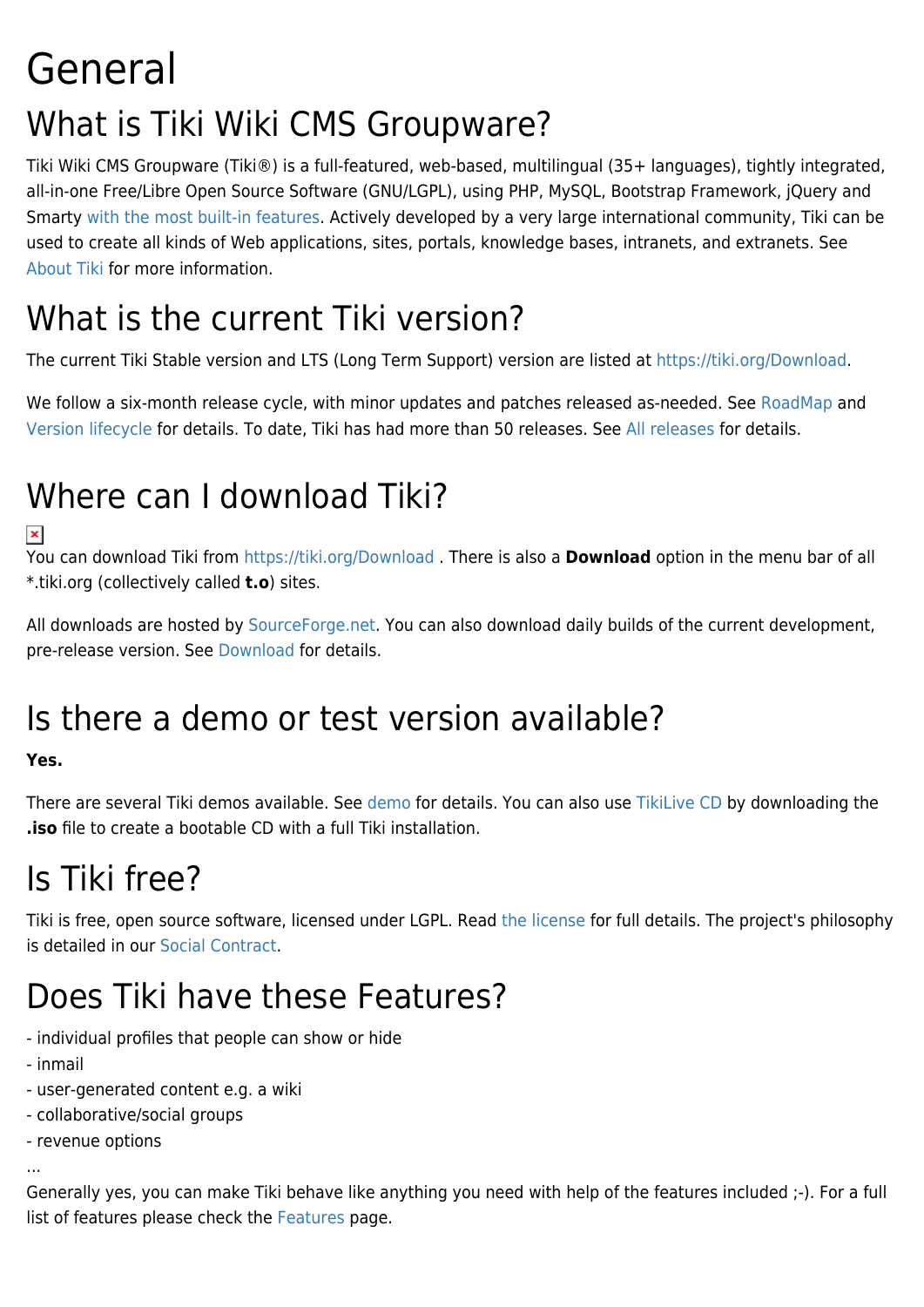# Tiki Community

## Who owns/runs/manages Tiki?

#### $\pmb{\times}$ The short answer is **everyone**.

Tiki is a community-managed, open development project, with an official [Tiki Software Community Association](https://tiki.org/Tiki+Software+Community+Association?bl=y) as the legal steward. See [Who to Contact](https://tiki.org/WhoWhat) for a list of Tiki Admins.

## How do I join the Tiki Community?

Simply [Register](https://tiki.org/register) at the Tiki Community portal. This will give you access to all of the \*.tiki.org site.

## How do I become a Tiki developer?

To become a Tiki developer with commit access to the Tiki repository, **simply ask!**

Developers are expected to abide by the [3Rules.](http://dev.tiki.org/3Rules) See [How to get commit access](http://dev.tiki.org/How%20to%20get%20commit%20access) for more information.

# Installation

## How do I install Tiki?

Please review the [krav](https://doc.tiki.org/krav) and [Installation](https://doc.tiki.org/Installation) pages for details.

## Is Tiki included in Fantastico, SimpleScripts, and other control panels (cPanel) scripts for shared web hosts?

Yes. See [1-click installers](http://tiki.org/1-click%20installers)

These scripts will perform a full Tiki installation, including database configuration. Contact your webhost to see which is supported.

## Can I migrate an existing site (from a different CMS) to Tiki?

Yes.

There are migration utilities available for many common CMS packages, including:

- Mediawiki
- PhpNuke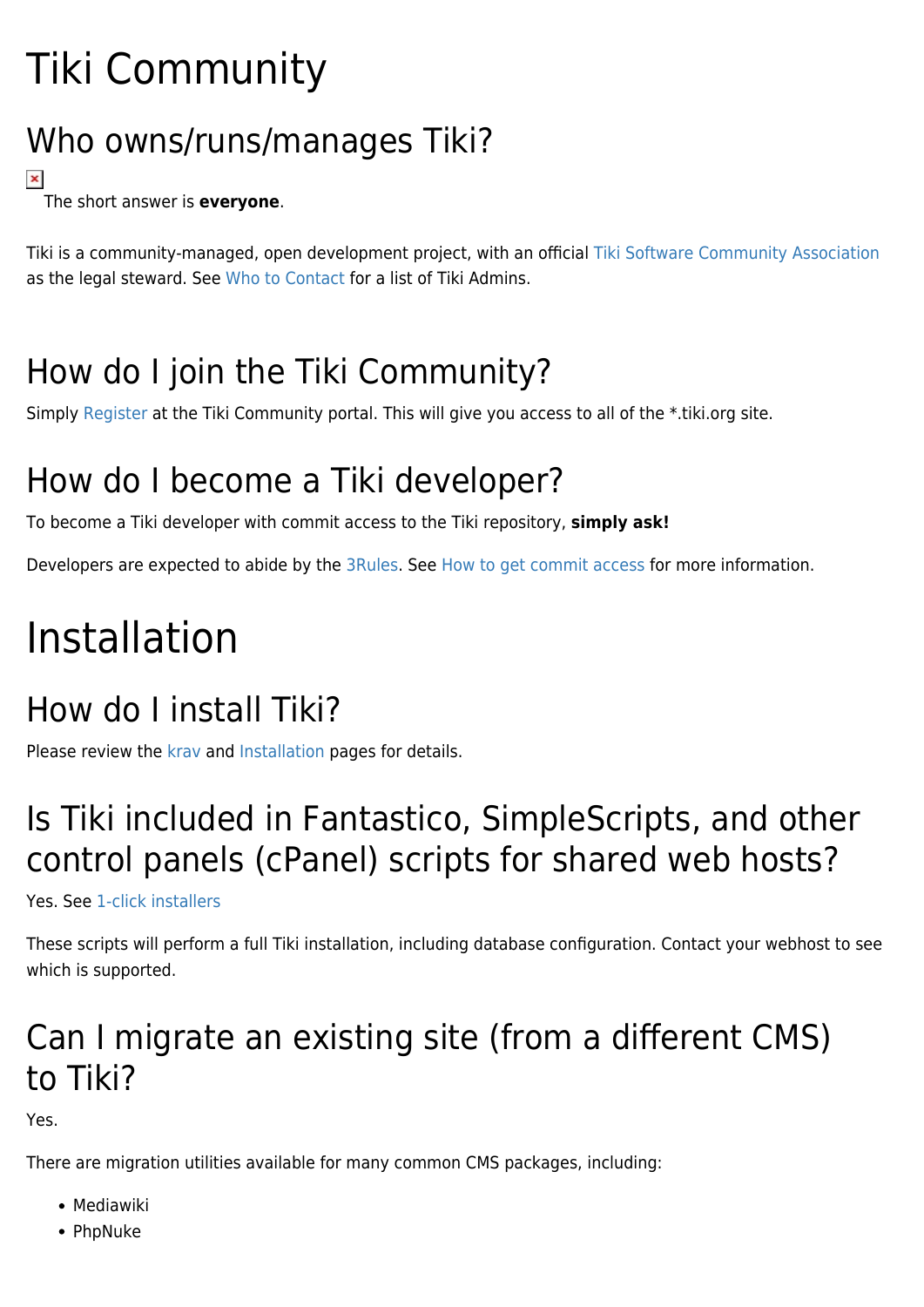- Phpwiki
- Postnuke
- TWiki
- and others.

See the [Tiki migration documentation](https://tiki.org/tiki-browse_categories.php?parentId=76) for details.

## How do I move my Tiki from one server to another?

- 1. Use [Tiki Check](https://doc.tiki.org/Check) to make sure new server has the proper requirements.
- 2. [Create a backup](https://doc.tiki.org/Backup) of the existing site, including the MySQL database.
- 3. Restore all files and the MySQL database on your new server. Be sure that your new server meets all necessary [krav](https://doc.tiki.org/krav).
- 4. [Run the Tiki Installer](https://doc.tiki.org/Installation#Run_the_Tiki_installer_tiki-install.php_) and specify your new database connection/location information. Alternatively, you can [manually update](https://doc.tiki.org/Manual-Installation) the database connection information.

# Troubleshooting

For detailed information on each Tiki feature, see [Features.](https://doc.tiki.org/Features) For more see [Troubleshooting.](https://doc.tiki.org/Troubleshooting)

For help and support, please use the [Forums](https://tiki.org/forums) and [mailing lists](https://tiki.org/Mailing+Lists).

## General

#### How can I enable Tiki logging and error reporting to help troubleshoot problems?

You can enable the **Logging and Reporting** options on the Admin: General page, General Preferences tab.

If you are unable to access your Tiki or log in as the admin, you can enable the logging and error reporting by using the Tiki Installer.

- 1. Run the Tiki installer (tiki-install.php)
- 2. Go directly to Step 7: Configure General Settings.
- 3. Enable **Logging and Reporting** and click **Continue**.
- 4. Enter your Tiki, as normal.

### What does "Fatal error: Allowed memory size of XXXXXX exhausted" message mean?

Tiki needs more memory. Increase the **memory\_limit** setting in your **php.ini** file. See [PHP requirements](https://doc.tiki.org/krav) for more information.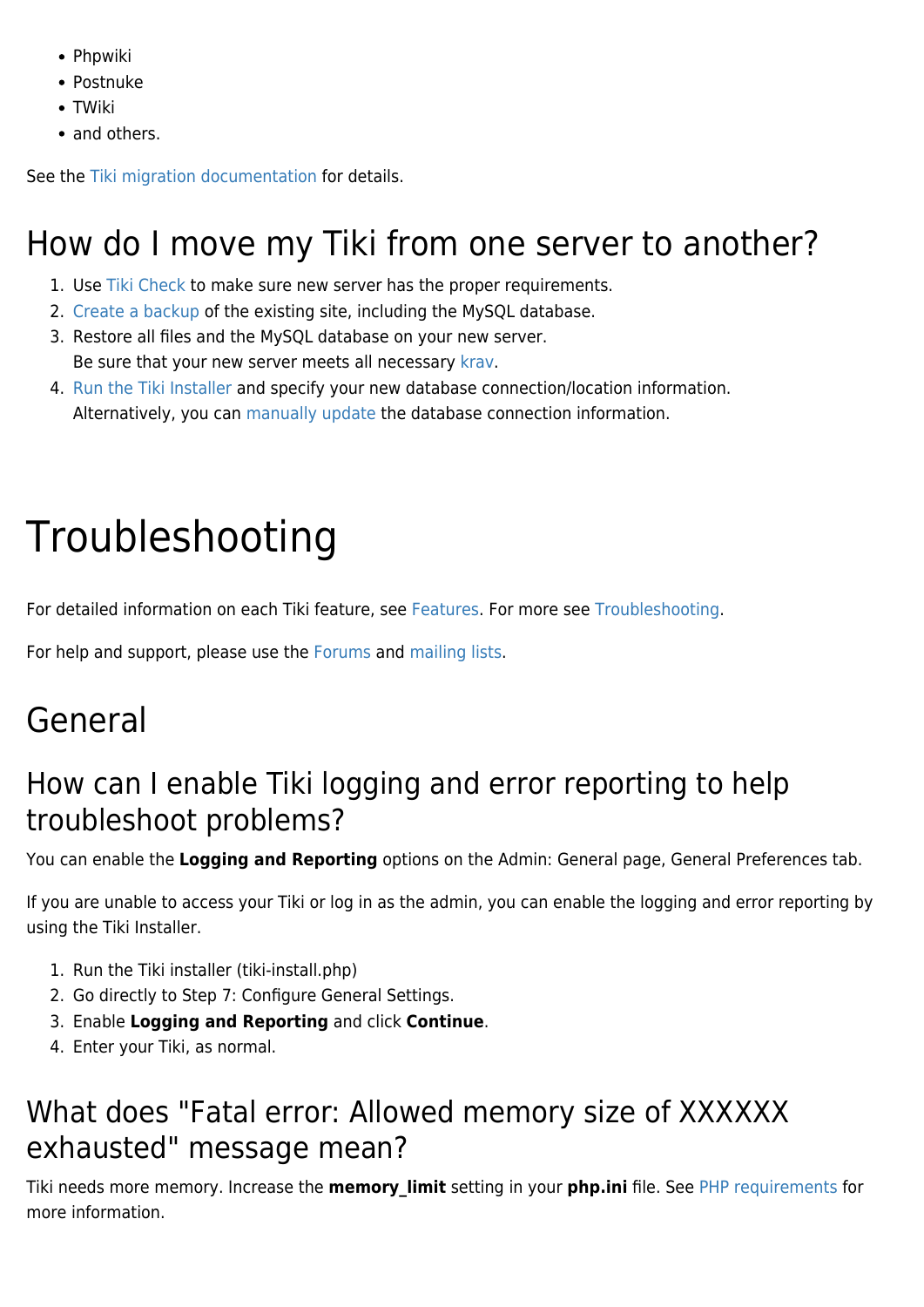#### My site shows blank pages. What can I do?

Blank pages may be caused by several things:

- 1. Tiki needs more memory. Increase the **memory\_limit** setting in your **php.ini** file. See [PHP requirements](https://doc.tiki.org/krav) for more information.
- 2. You may have included invalid Smarty or HTML syntax in a module, or custom code area. See [Troubleshooting](https://doc.tiki.org/Troubleshooting#Blank_pages)

### How can I hire a Tiki Consultant?

See [Consultants](http://info.tiki.org/Consultants) for information on available Tiki consultants for hire.

### Why is Tiki showing weird characters (or other encoding issues)?

By default, Tiki uses **utf-8** encoding.

- For new installations, verify that your database, tables, and connection collation is set properly.
- For upgrades, review the [Upgrade Fix Encoding Issues](https://doc.tiki.org/Upgrade#Fix_the_encoding_issue) and [Encode Fix Verification](https://doc.tiki.org/Encode-fix-verification) pages.

## Wiki

#### How do I create a new wiki page?

There are several methods to create a new wiki page:

- 1. Create a link from an existing page Tiki will automatically create the new (destination) page when you click the link.
- 2. Create a new page by using the [Quick Edit module](https://doc.tiki.org/Module-quick_edit).

## Why are all my words in CaMeL CaSe turning into wiki links?

You have enabled the **[WikiWords](https://doc.tiki.org/Wiki-Config)** feature. This is a quick and easy way to create links (and create) other wiki pages.

To have a word in CaMeL CaSe not create a wiki link (even if the WikiWords feature is on), simply surround the word with two inverse parentheses.

#### For example: **))NotALink((**

Even though the text ))**NotALink**(( is in CaMel CaSe, it is not a link.

## How do I turn off the wiki syntax processing?

By default, Tiki will always interpret [WikiSyntax,](https://doc.tiki.org/WikiSyntax) such as **===** for underlining and '' for italic.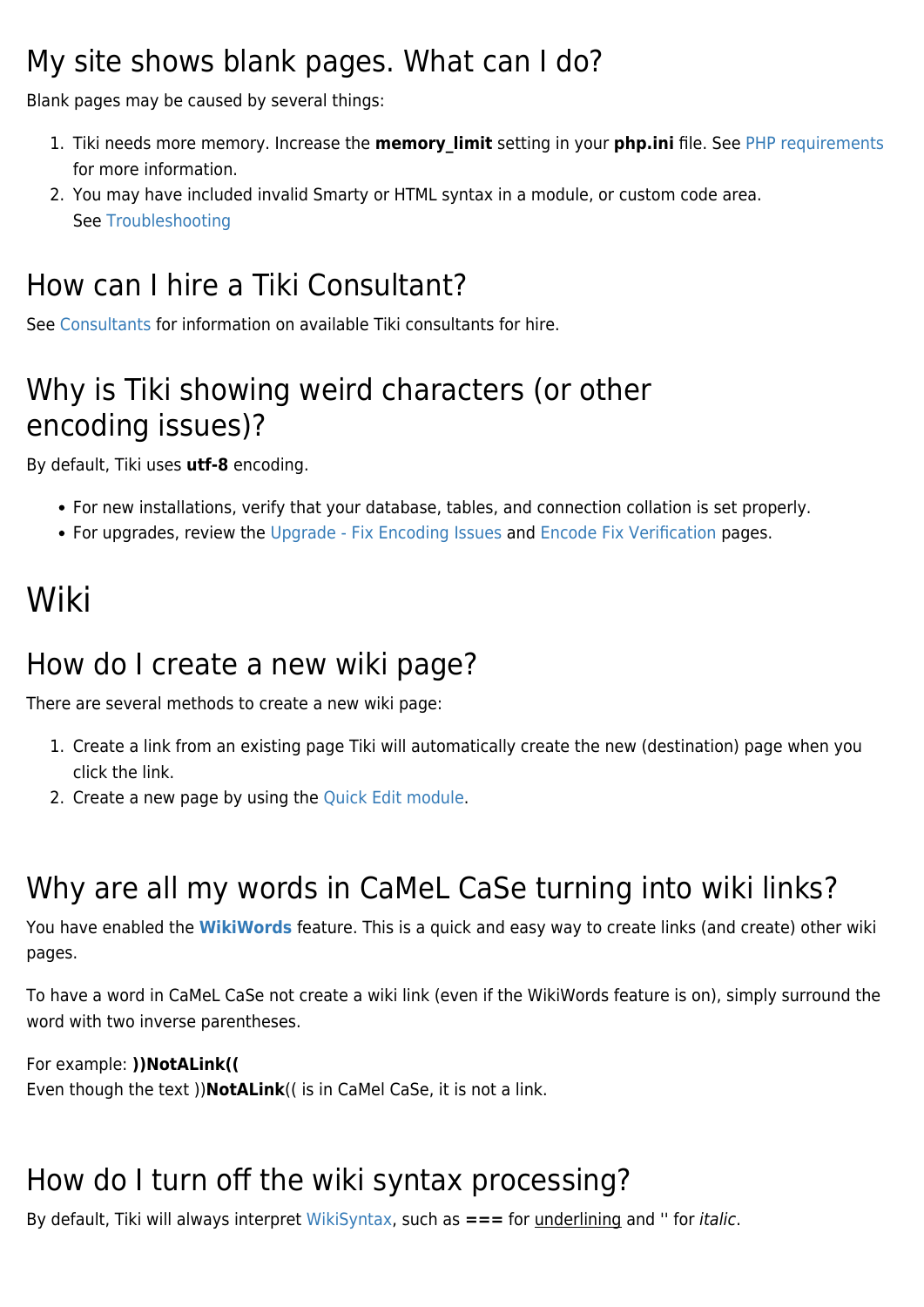To turn **off** wiki syntax processing, use the **~np~** syntax. See [WikiSyntax](https://doc.tiki.org/WikiSyntax) for details.

#### How can I include JavaScript in a wiki page?

Use the **[JQ plugin](https://doc.tiki.org/PluginJq)** (for jQuery) or the **[JS plugin](https://doc.tiki.org/PluginJS)**.

#### How do I enable the spell checker?

To enable the spellchecker:

- 1. Download the [spelling database table](https://sourceforge.net/project/showfiles.php?group_id=64258&package_id=66975) and add it to your database.
- 2. Enable the spell checking option on the [Wiki Config](https://doc.tiki.org/Wiki-Config) page.

Note: The spellchecker is an [endangered features](http://dev.tiki.org/endangered%20features). You should use a browser-based spellchecker add-on instead.

#### How do I add an image to a wiki page?

You can add images (JPG, PNG, GIF, BMP) to a wiki page by using the [IMG plugin](https://doc.tiki.org/PluginImg) wiki syntax. See [Wiki-Syntax](https://doc.tiki.org/Wiki-Syntax-Images) [Images](https://doc.tiki.org/Wiki-Syntax-Images) for details.

• If the image file already exists on your webserver, simply include its path and filename.

or

You can upload an image file while editing the wiki page by using the Upload Picture field. Tiki will automatically add the necessary wiki syntax Image to the page.

#### What is a "minor" edit?

When you editing a wiki page, there is an option for a minor edit (if enabled). If selected, other users who are watching the page will not receive email notifications.

See [Using Wiki Pages](https://doc.tiki.org/using%20wiki%20pages#Page_Monitoring) for more information.

#### What is the maximum wiki page size?

The maximum wiki page size is determined by the datatype of the DESCRIPTION column of the TIKI\_PAGES database table.

- Starting with Tiki 1.10, Tiki uses the MEDIUMTEXT datatype. The maximum page size is 16MB.
- In Tiki 1.9 (and earlier), Tiki uses the TEXT datatype. The maximum page size is 64K.

You can manually change the datatype to LONGTEXT to have longer 4GB) pages. Refer to the [MySQL](http://dev.mysql.com/doc/refman/5.1/en/blob.html) [documentation](http://dev.mysql.com/doc/refman/5.1/en/blob.html) for details.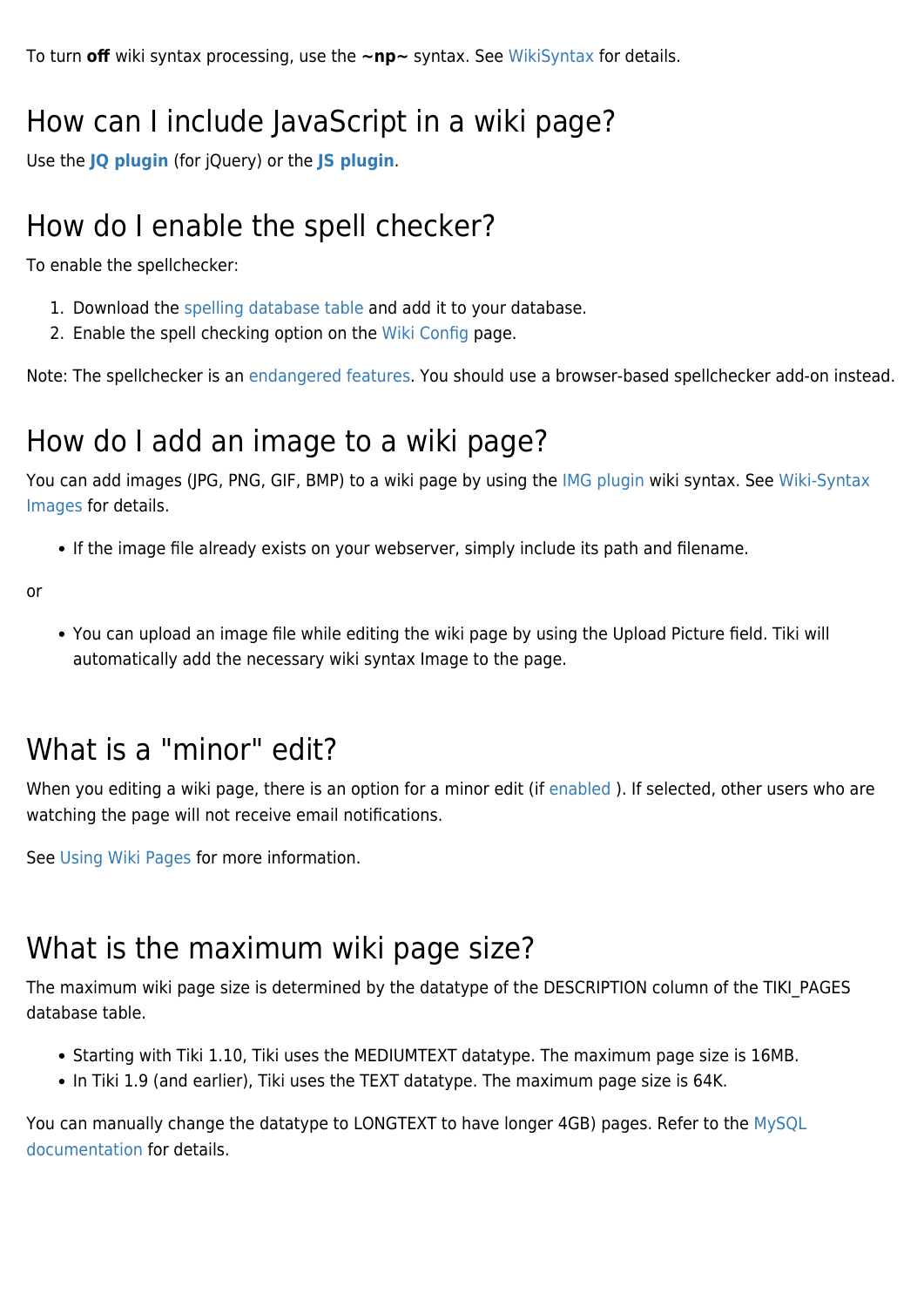## File Gallery

### How do I upload multiple images at once (batch upload)?

- 1. Enable the **Batch Uploading** option on the Admin: File Gallery page.
- 2. Archive the files/images into a single .ZIP file (see ToolBox page)
- 3. On the File Upload page, use the **Batch Upload** field to select your archive file.

### How can I upload images larger than XXX MB?

The maximum upload file size is determined by the **upload\_max\_filesize** setting in your **php.ini** configuration file.

Refer to the [Requirements and Setup](https://doc.tiki.org/Requirements%20and%20Setup) documentation for details.

#### How do I get the automatic thumbnails to work when I upload images?

Automatic thumbnail generation uses/requires the GD or Imagick image libraries. If the libraries are installed properly on your server and Tiki is able to access the installation, there should be no additional work — Tiki will automatically generate the thumbnails.

You can regenerate your thumbails of any gallery with id XXX while browsing it (**tikibrowse gallery.php?galleryId=XXX**) through the option "rebuild thumbnails" (tiki**browse\_gallery.php?galleryId=XXX&rebuild=XXX**)

### How do I add an image to a wiki page?

You can add images (JPG, PNG, GIF, BMP) to a wiki page by using the Image wiki syntax. See [Wiki-Syntax Images](https://doc.tiki.org/Wiki-Syntax-Images) for details.

## Image Gallery

**Note**: The Image Gallery was removed in Tiki 23. We recommend using the [File Gallery](#page--1-0) instead.

## Blog

## Look and Feel

**Note**: Prior to Tiki 4, the Look & Feel was called Site Identity.

### How do I change the theme (skin)?

Use the **Admin: Look & Feel** page to select a default theme (set of templates and CSS style sheet) for your Tiki. Any CSS file in your **../styles** directory can be selected.

In addition to the themes included with the Tiki installation, you create your own custom themes.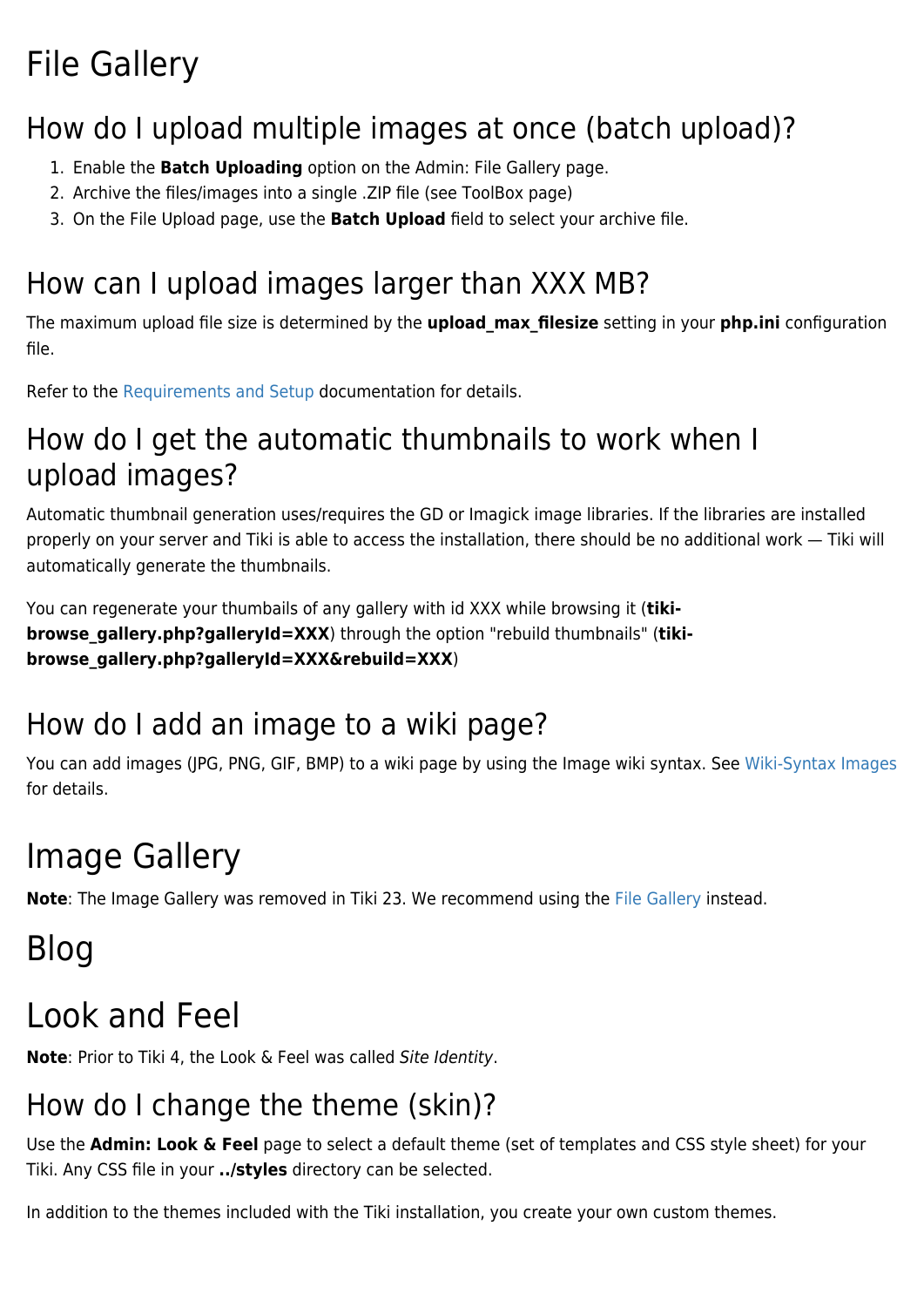### How do I change text size or colors of the theme?

To make global changes, edit the theme's CSS file

To make specific changes, use the appropriate [wiki syntax](https://doc.tiki.org/Wiki-Syntax) to change text attributes.

## Users and Groups

#### How can I "reset" the Admin login?

If you lose your **admin** password, you can reset it directly from the database.

Execute the following command via ssh:

php console.php users:password admin MYNEWPASS

where:

**MYNEWPASS** is a new password.

TIP: Always use a secure password.

#### How can I "restore" the Admin account?

If you accidentally deleted the **admin** account, you will need to restore it from a backup of the database.

### Can I change the "admin" username to something else?

#### **No.**

Tiki requires the username **admin** for your administrator account. You can add a new user (with any name) and grant this use all admin permissions, but you can't rename or remove admin. Be sure to give the admin a strong password. It is best to only have one user (**admin**) with god level permissions.

See [admin](https://doc.tiki.org/admin) or [Permissions](https://doc.tiki.org/Permissions) for details.

## RSS Feeds

#### What types of RSS feeds does Tiki support?

Tiki can **create** an RSS feed for a specific Tiki feature (such as wiki, blog, and so on) that visitors can subscribe to. Tiki can **syndicate** a valid RSS feed from another website